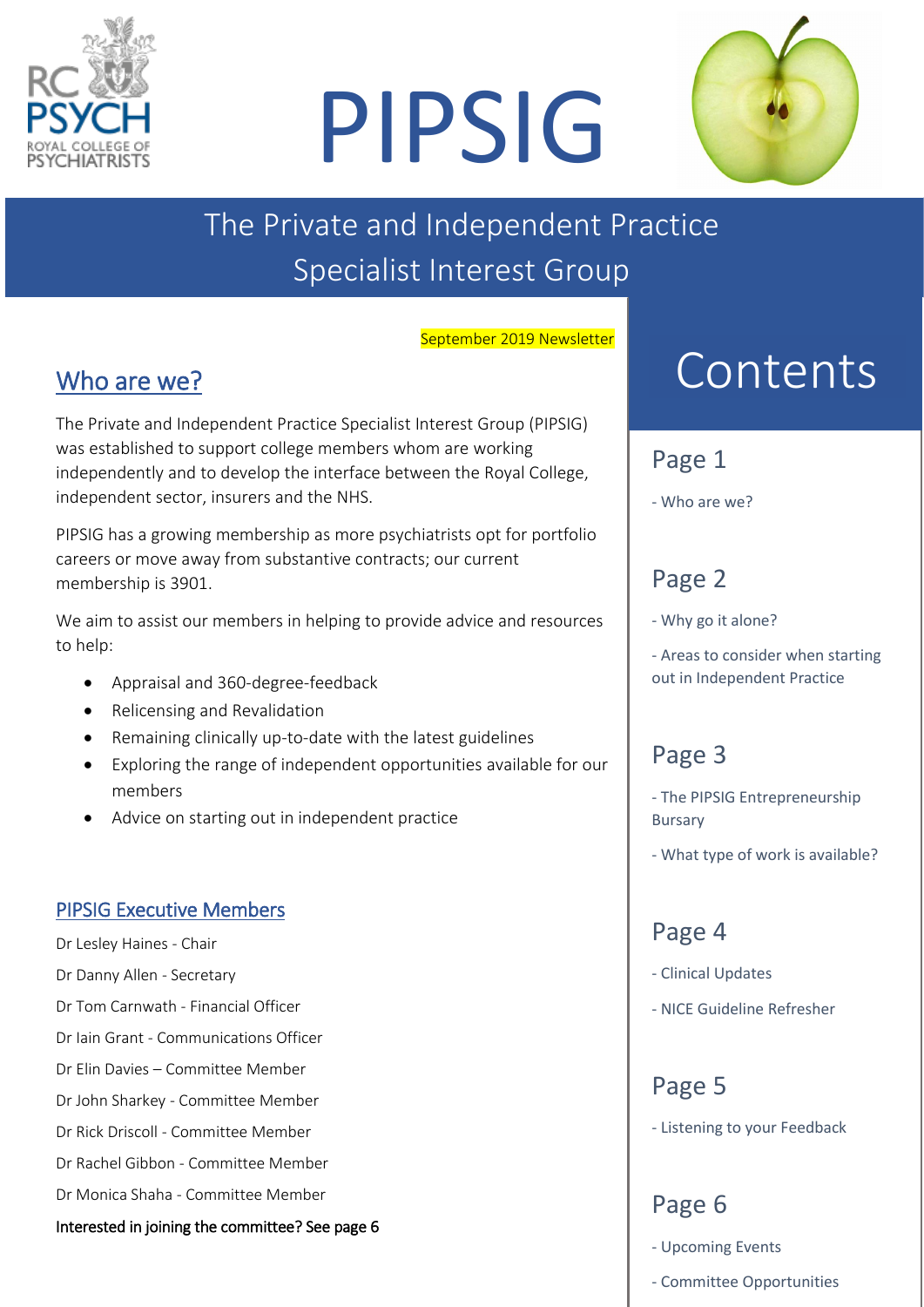# Why go it alone?

By Iain Grant

i<br>L

To some, the prospect of working independently can appear a little daunting at first, a quick glance to the right of this page can make independent work appear risky and stressful; so why are more and more people doing it?

Very few Psychiatrists stop working independently once they have started. If you were to ask an independent Psychiatrist what life is like outside of the NHS; they may tell you about their concerns of revalidation or staying in-the-loop with the latest clinical developments, but you may also notice that they talk about the freedom to pursue their own interests and re-establishing an enthusiasm for their daily work.

The NHS is a wonderful organisation, high-quality healthcare free at the point of access which is unrivalled anywhere else in the world. The reality is that the demands of the service comes at a price to those working within it, many of us will give our best years to the NHS; working long hours, missing family, birthdays, holidays and weddings to ensure the service is covered.

For many there comes a point where the exhaustion and repetition can start to erode the enthusiasm and enjoyment that we once had for this noble profession. No doubt in part due to the actions of recent Health Secretaries; morale within the medical profession is at an all-time low, the role and public opinion of a doctor has changed and increasingly doctors can feel that they have less influence and direction over their daily work.

Working independently can offer the flexibility, control, variation and personal reward that people find lacking in their current roles. Many doctors will start by adjusting their work schedule to include sessions for independent work and therefore inject some variation into their current roles.

*'The shoe that fits one person pinches another'* and the decision to work independently is an individual one depending on your personal circumstances. Its not always the right choice for everybody but it is worth considering that it may be what you are missing.

"My biggest regret is not doing it earlier" Lesley Haines – PIPSIG Chair

#### AREAS TO CONSIDER WHEN STARTING OUT IN INDEPENDENT PRACTICE

Its not personal, its business.

Advice from some that learnt the hard way.

Have a simple business plan, be clear on what you can and cannot provide. Is there a demand for your service? Discuss the different business models with a professional; all models have their pros and cons - a limited company is not always the most appropriate avenue.

Getting Paid - Receiving payment is a necessary element to working independently. You must generate adequate revenue to cover your costs and you don't want to accumulate "bad debt". Do some market research to decide what, when and how you will charge and if you will accept fixed-rate insurance clients.

Getting tax advice - When the proportion of NHS/PAYE work drops; in the second and third year of independent work you may be required to pay a proportion of personal tax in advance "on account", ensure that you have solicited or sought professional accountancy advice to avoid any unwanted surprises.

Insurance – You must ensure that you have personal medical indemnity insurance for all work done. This will not necessarily be covered by existing NHS arrangements. There are great variations in what is offered and for what price; it's worth shopping around.

GDPR – The General Data Protection Regulation. If you assess a patient (be this through S12 work, consultation clinics or otherwise) you must record accurate and contemporaneous medical notes summarising the findings and decisions made. Any personal data must be handled securely, ensure that you have a system or software that is GDPR compliant or risk litigation and heavy fines (more information on euGDPR.org).

Venue – Where will you practice? A significant proportion of revenue will be used to pay for the premises. Its with taking time to properly consider the fees for shorter and longer term lets and how important location will be to attracting patients.

For more advice see events on page 6.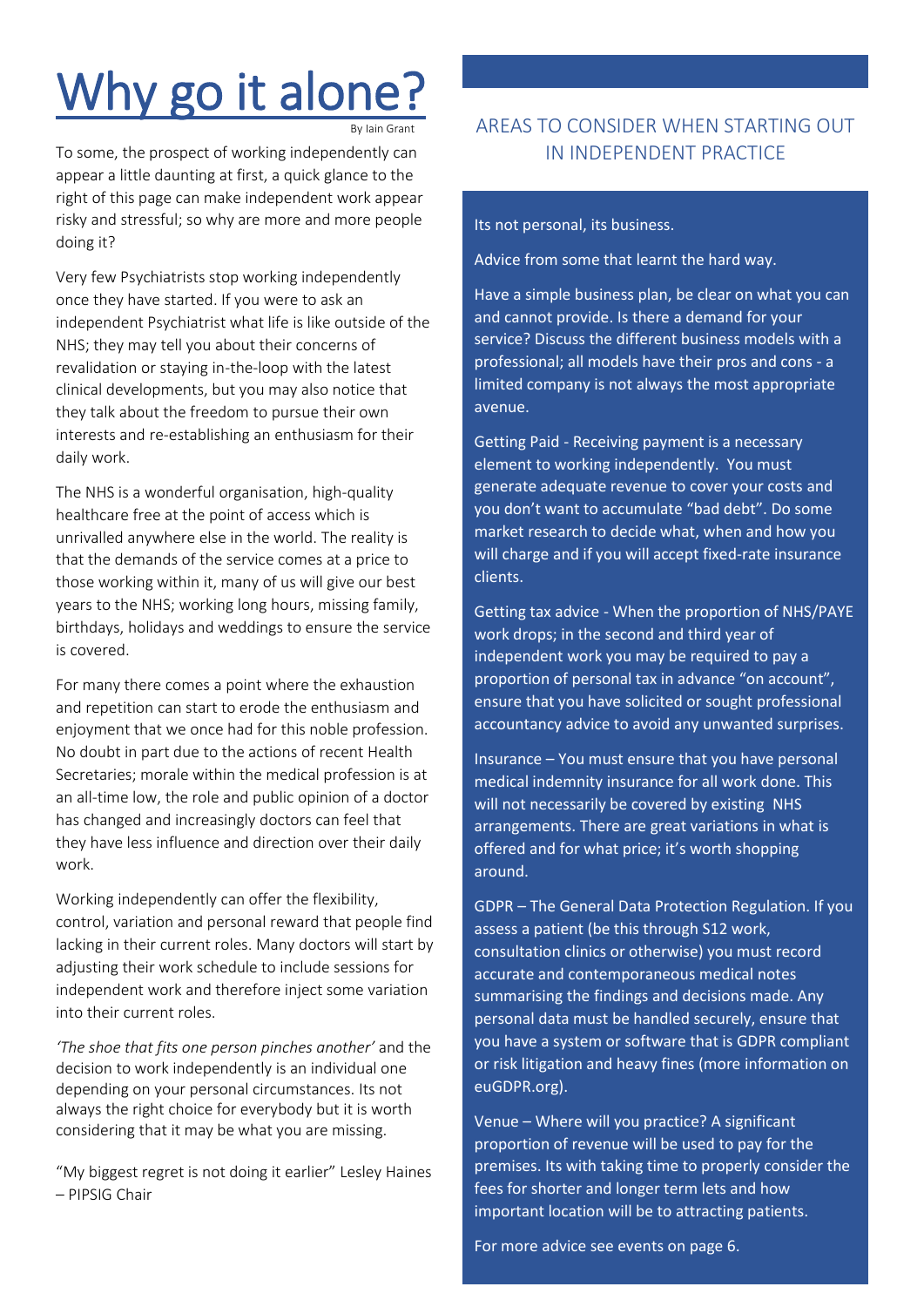#### PIPSIG Entrepreneurship Bursary

PIPSIG's Executive Committee has decided to set up an annual bursary for early stage Psychiatrists to help develop their entrepreneurial passions and activities. This bursary is worth £1000 and is open to all members of the College.

PIPSIG are aware that there have been several successful apps and other digital developments that have proved beneficial to people with mental health problems. These include online courses to deal with depression, anxiety and eating disorders; anonymous social networks; adventure games tackling psychotic phenomena; various biofeedback devices; and much more besides.

PIPSIG have observed that many psychiatrists and psychiatric trainees have good ideas in this respect but may well lack the know-how to develop these ideas, which requires multi-disciplinary skills including research and development, software design and development, user and market testing and knowledge of intellectual property. We are at present exploring with potential educational/research partners how such skills and ideas can be fostered and brought forward.

Applications are now open for the bursary. If you have a great idea and would like to develop this further, please contact Dr Tom Carnwath at [tomcarnwath@gmail.com,](mailto:tomcarnwath@gmail.com)

All entries for this year must be submitted by 30 November 2019



### What type of independent work is available?

Part of the battle in starting out in independent practice is deciding what type of work you would like to do.

Psychiatrists are in high demand and there are hundreds of roles that we can pursue, below is a collection of ideas shared by our membership:

- ➢ Mental Health Act Assessments
- ➢ Mental Capacity Act DOLS Mental Health Assessor
- ➢ Independent Consultations
- $\triangleright$  Locum roles (with or without recruitment agents)
- ➢ Psychotherapy
- ➢ Second Opinion Appointed Doctors (SOAD)
- ➢ Independent Hospital Doctor
- ➢ Appraisal Officer
- ➢ BMA Medical Advisor
- ➢ Medical Indemnity Provider Advisor
- ➢ Parole Assessor
- ➢ NICE Advisor
- ➢ Independent Mental Capacity Advocate (IMCA) Assessor
- ➢ CQC Investigator
- ➢ Occupational Health and Fitness to Work Assessor
- $\triangleright$  Medico-legal reports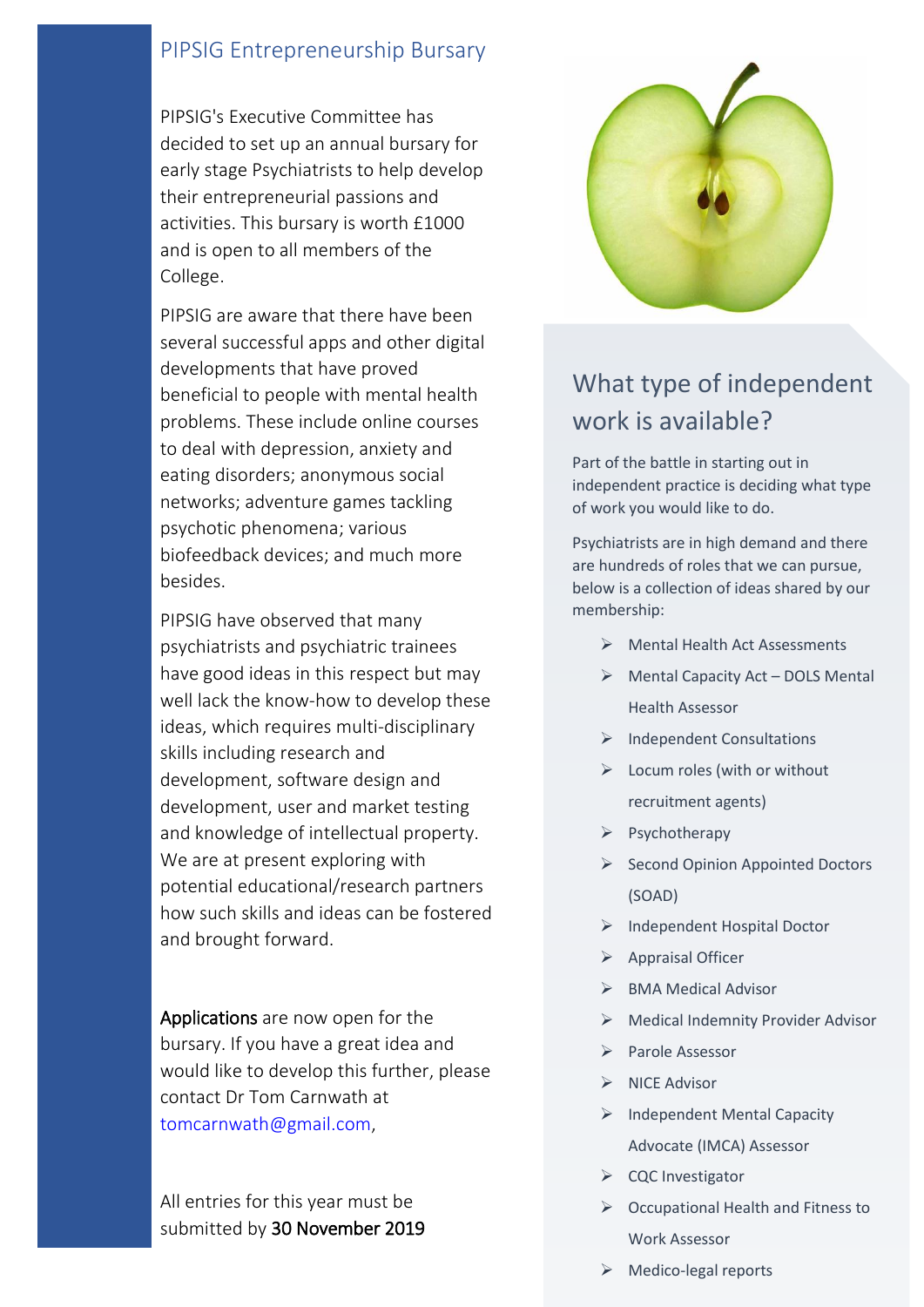# Clinical Updates

A short RCT demonstrated that intranasal Esketamine [rapidly](https://protect-eu.mimecast.com/s/fKLACEq4Mi3Q9jgsQW2xa?domain=uptodate.com)  [alleviated treatment-resistant unipolar major depression,](https://protect-eu.mimecast.com/s/fKLACEq4Mi3Q9jgsQW2xa?domain=uptodate.com)  [\(including suicidal ideation\).](https://protect-eu.mimecast.com/s/fKLACEq4Mi3Q9jgsQW2xa?domain=uptodate.com) [A response occurred in approximately](https://protect-eu.mimecast.com/s/fKLACEq4Mi3Q9jgsQW2xa?domain=uptodate.com)  [25 to 65 percent of patients.](https://protect-eu.mimecast.com/s/fKLACEq4Mi3Q9jgsQW2xa?domain=uptodate.com) [There are significant concerns about](https://protect-eu.mimecast.com/s/fKLACEq4Mi3Q9jgsQW2xa?domain=uptodate.com)  [misuse and diversion, as well as limited data regarding](https://protect-eu.mimecast.com/s/fKLACEq4Mi3Q9jgsQW2xa?domain=uptodate.com)  [maintenance treatment, the USA have](https://protect-eu.mimecast.com/s/fKLACEq4Mi3Q9jgsQW2xa?domain=uptodate.com) limited its use for a short [period of time \(one to four weeks\).](https://protect-eu.mimecast.com/s/fKLACEq4Mi3Q9jgsQW2xa?domain=uptodate.com) JAMA Psychiatry. 2018;75(2):139.

Gene expression data from women exposed to GnRHa suggests that a woman's sensitivity to oestrogen signalling is a risk factor for post-natal depression. This suggests a different underlying pathophysiology for this depression subtype and the potential for biomarker prediction. BJPsych 2019 Sep;215(3):519-527

Buprenorphine is a [partial opioid agonist which has been shown to](https://protect-eu.mimecast.com/s/CCtqCWP4ys5A98Pswivv_?domain=uptodate.com)  [reduce opioid use in patients with physiologic dependence,](https://protect-eu.mimecast.com/s/CCtqCWP4ys5A98Pswivv_?domain=uptodate.com)  [unfortunately the effectiveness of the oral formulation for daily](https://protect-eu.mimecast.com/s/CCtqCWP4ys5A98Pswivv_?domain=uptodate.com)  [use is diminished by patient nonadherence, misuse, and diversion.](https://protect-eu.mimecast.com/s/CCtqCWP4ys5A98Pswivv_?domain=uptodate.com) A new [long-acting formulation \(injected monthly\)](https://protect-eu.mimecast.com/s/CCtqCWP4ys5A98Pswivv_?domain=uptodate.com) has shown promising results with good abstinence rates and tolerabilit[y.](https://protect-eu.mimecast.com/s/CCtqCWP4ys5A98Pswivv_?domain=uptodate.com) Lancet [2019; 393:778.](https://www.uptodate.com/contents/whats-new-in-psychiatry/abstract/19)

A large study into cannabis use in adolescents found a significant [association between cannabis use and increased risks of](https://protect-eu.mimecast.com/s/w0vVCz6ZJTM0gzxuXm4qq?domain=uptodate.com)  [depression, suicidal ideation, and suicide attempts, but not](https://protect-eu.mimecast.com/s/w0vVCz6ZJTM0gzxuXm4qq?domain=uptodate.com)  [anxiety](https://protect-eu.mimecast.com/s/w0vVCz6ZJTM0gzxuXm4qq?domain=uptodate.com) disorders[. JAMA Psychiatry 2019; 76:426.](https://www.uptodate.com/contents/whats-new-in-psychiatry/abstract/1)

[New-onset psychosis is associated with initiation of stimulant use](https://protect-eu.mimecast.com/s/1rYgCA64GTNv65nT9qcPa?domain=uptodate.com)  [for ADHD. The overall risk was greater with amphetamines than](https://protect-eu.mimecast.com/s/1rYgCA64GTNv65nT9qcPa?domain=uptodate.com)  [methylphenidate \(0.2 versus 0.1 percent\) but the absolute risk](https://protect-eu.mimecast.com/s/1rYgCA64GTNv65nT9qcPa?domain=uptodate.com)  [remains low.](https://protect-eu.mimecast.com/s/1rYgCA64GTNv65nT9qcPa?domain=uptodate.com) N Engl [J Med 2019; 380:1128.](https://www.uptodate.com/contents/whats-new-in-psychiatry/abstract/2)

A study looking at maintenance treatment for depression with psychosis looked at treatment with Sertraline and placebo vs Sertraline and Olanzapine combination therapy[. Relapse occurred](https://protect-eu.mimecast.com/s/ynbRCDq4Li5RvZnslEUDt?domain=uptodate.com)  [in fewer patients in the Olanzapine group but adverse effects with](https://protect-eu.mimecast.com/s/ynbRCDq4Li5RvZnslEUDt?domain=uptodate.com)  [Olanzapine were more common.](https://protect-eu.mimecast.com/s/ynbRCDq4Li5RvZnslEUDt?domain=uptodate.com) [Am J Psychiatry 2019; 176:457.](https://www.uptodate.com/contents/whats-new-in-psychiatry/abstract/12)

For acute Anorexia Nervosa that does not respond to first-line treatment with nutritional rehabilitation plus psychotherapy; some evidence suggests that add-on pharmacotherapy may be beneficial. [Olanzapine provided a modest advantage for weight](https://protect-eu.mimecast.com/s/hmsuCK84js2jEkBc2VPzf?domain=uptodate.com)  [gain and was generally well tolerated.](https://protect-eu.mimecast.com/s/hmsuCK84js2jEkBc2VPzf?domain=uptodate.com) [Am J Psychiatry 2019;](https://www.uptodate.com/contents/whats-new-in-psychiatry/abstract/11)  [176:449.](https://www.uptodate.com/contents/whats-new-in-psychiatry/abstract/11)

The [opioid antagonist, Samidorphan, was compared with placebo](https://protect-eu.mimecast.com/s/xSNuCMZ4lhqQOYRTNolvH?domain=uptodate.com) as combination therapy for [309 patients initiating Olanzapine for](https://protect-eu.mimecast.com/s/xSNuCMZ4lhqQOYRTNolvH?domain=uptodate.com)  [the treatment of Schizophrenia -](https://protect-eu.mimecast.com/s/xSNuCMZ4lhqQOYRTNolvH?domain=uptodate.com) after 12 weeks, the antipsychotic [efficacy was equivalent, and there was less weight gain with](https://protect-eu.mimecast.com/s/xSNuCMZ4lhqQOYRTNolvH?domain=uptodate.com)  [samidorphan \(mean difference of 1 kg\)](https://protect-eu.mimecast.com/s/xSNuCMZ4lhqQOYRTNolvH?domain=uptodate.com). Am J Psychiatry 2019; [176:457.](https://www.uptodate.com/contents/whats-new-in-psychiatry/abstract/12)

The Royal College of Psychiatrists are imminently due to release the official guidance on ceasing antidepressant medication therapy - watch this space

# Refresher

#### **DEPTITUS INCE Guidolinos health problem in the Suidelines**

- ➢ Do not normally offer SSRIs to patients taking nonsteroidal anti-inflammatory drugs (NSAIDs) because of the increased risk of gastrointestinal bleeding. Consider offering an antidepressant with a lower propensity for, or a different range of, interactions, such as mianserin, mirtazapine, moclobemide, reboxetine or trazodone.
- $\triangleright$  If no suitable alternative antidepressant can be identified, SSRIs may be prescribed at the same time as NSAIDs if gastroprotective medicines (for example, proton-pump inhibitors) are also offered.
- $\triangleright$  Do not normally offer SSRIs to patients taking warfarin or heparin because of their anti-platelet effect.
- $\triangleright$  Use SSRIs with caution in patients taking aspirin. When aspirin is used as a single agent, consider alternatives that may be safer, such as trazodone, mianserin or reboxetine.
- $\triangleright$  If no suitable alternative antidepressant can be identified, SSRIs may be prescribed at the same time as aspirin if gastroprotective medicines (for example, proton-pump inhibitors) are also offered.
- $\triangleright$  Consider offering mirtazapine to patients taking heparin, aspirin or warfarin (but note that when taken with warfarin, the international normalised ratio [INR] may increase slightly).
- ➢ Do not offer SSRIs to patients receiving 'triptan' drugs for migraine. Offer a safer alternative such as mirtazapine, trazodone, mianserin or reboxetine.
- $\triangleright$  Do not normally offer SSRIs at the same time as monoamine oxidase B (MAO-B) inhibitors such as selegiline and rasagiline. Offer a safer alternative such as mirtazapine, trazodone, mianserin or reboxetine.
- $\triangleright$  Do not normally offer fluvoxamine to patients taking theophylline, clozapine, methadone or tizamidine. Offer a safer alternative such as sertraline or citalopram.
- $\triangleright$  Offer sertraline as the preferred antidepressant for patients taking flecainide or propafenone, although mirtazapine and moclobemide may also be used.
- ➢ Do not offer fluoxetine or paroxetine to patients taking atomoxetine. Offer a different SSRI.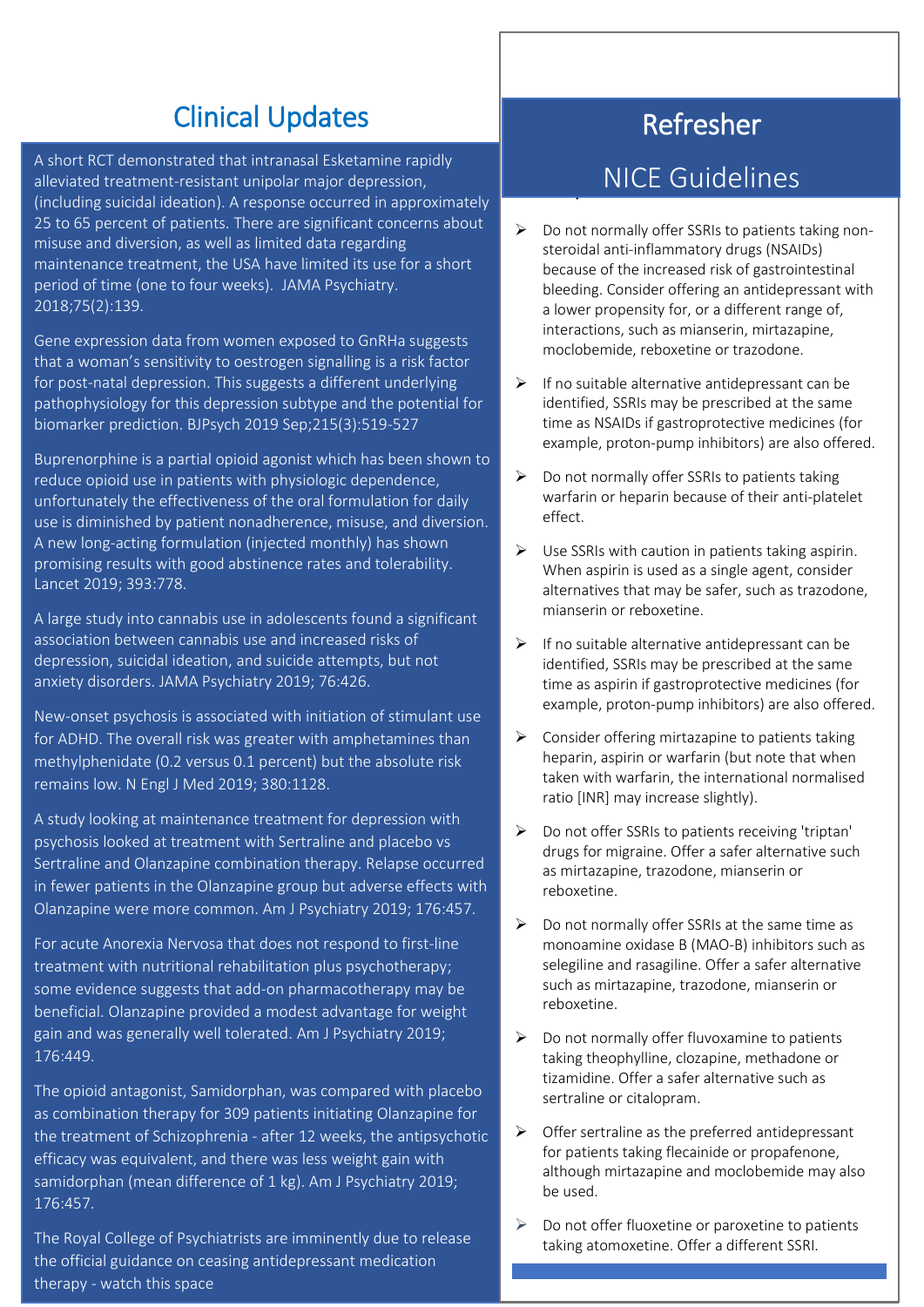# Listening to your feedback

Thank you to everybody that replied to our SurveyMonkey questionnaire asking the PIPSIG members what they would like us to provide and how they would like to be contacted. We have already started to include some of these requests in this newsletter and will endeavour to meet the further expectations of our members.

We asked three questions:

#### 1. As a member of PIPSIG what would you be interested in being informed of?

| Advice on starting out in independent practice   | 44.85% |
|--------------------------------------------------|--------|
| Tips and advice on developing a portfolio career | 44.33% |
| Clinical updates and guidelines                  | 63.40% |
| Local case discussion groups                     | 39.69% |
| Local peer support groups                        | 37.11% |
| Independent hospitals                            | 25.26% |
| Revalidation and CPD groups                      | 51.03% |
| College and PIPSIG events                        | 62.89% |
| NHS pensions in independent work                 | 28.87% |
| <b>GDPR</b>                                      | 27.32% |
| Independent adverts                              | 14.43% |
| Other (heavily featured Medicolegal advice and   |        |
| Developments                                     | 8.25%  |



#### 3. Is there anything that you would like PIPSIG to do in the future? (Reoccurring answers)

- $\triangleright$  Help with direction for the "business side" of independent practice
- $\triangleright$  Help with starting local peer groups
- ➢ More pressure and influence on Royal College Policy-making.
- $\triangleright$  Help in establishing myself as an independent doctor.
- $\triangleright$  Negotiation assistance with indemnity providers.